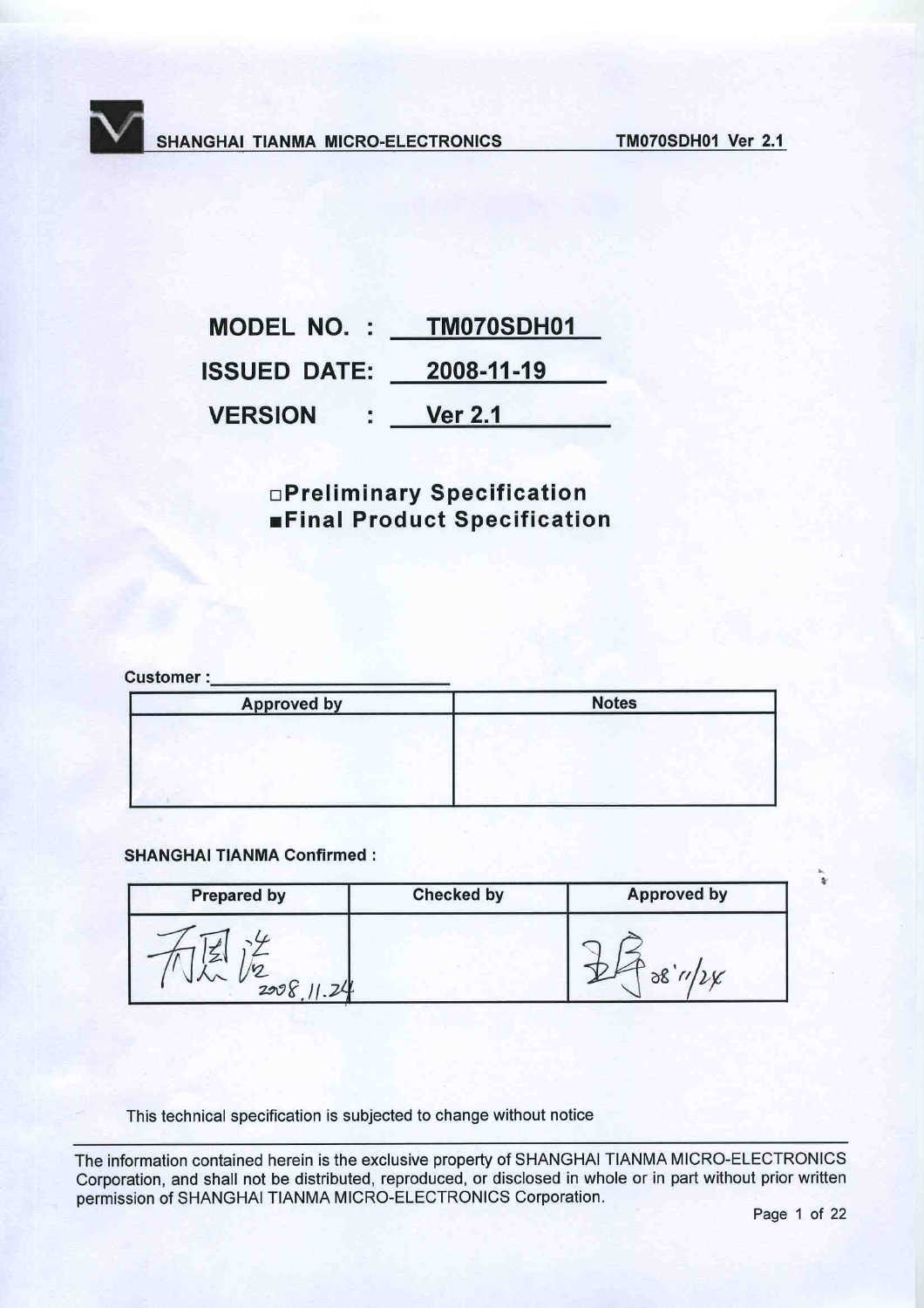# **Table of Contents**

| $\mathbf{1}$   |  |
|----------------|--|
| $\overline{2}$ |  |
| 3              |  |
| 4              |  |
| 5              |  |
| 6              |  |
| $\overline{7}$ |  |
| 8              |  |
| 9              |  |
| 10             |  |
|                |  |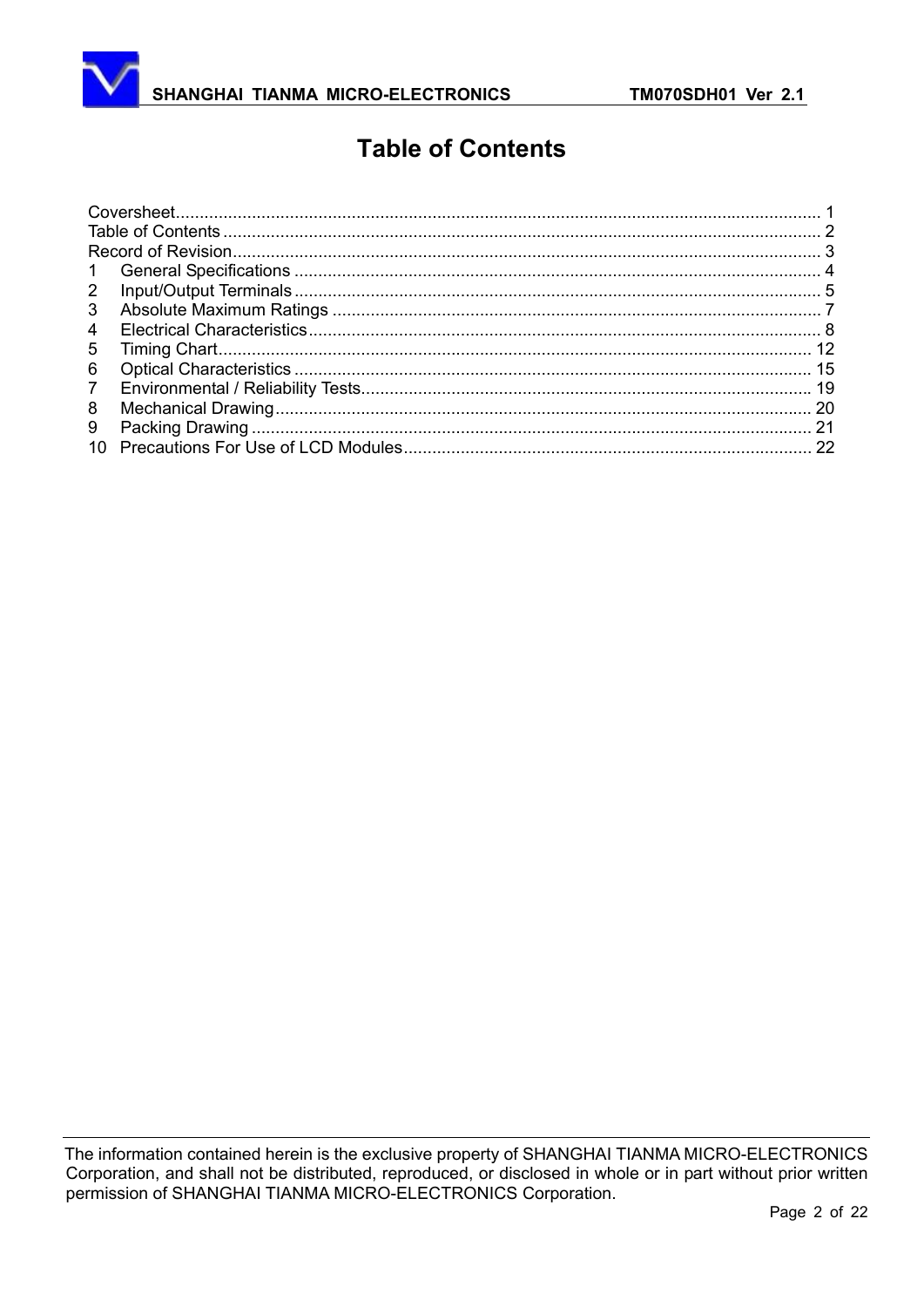

# **Record of Revision**

| <b>Rev</b> | <b>Issued Date</b> | <b>Description</b>                                                     | <b>Editor</b> |
|------------|--------------------|------------------------------------------------------------------------|---------------|
| 1.0        | 2008-07-10         | <b>Preliminary Release</b>                                             | Enhao Li      |
| 1.1        | 2008-08-22         | Change the Pin's definition of FPC and<br>the length of B/L power cord | Enhao Li      |
| 1.2        | 2008-10-16         | Add Block Diagram<br><b>Update Power Consumption</b>                   | Enhao Li      |
| 2.0        | 2008-11-12         | <b>Final Product Specification</b>                                     | Enhao Li      |
| 2.1        | 2008-11-19         | Update Module Name From TS070SAATD01-00<br>To TM070SDH01               | Enhao Li      |
|            |                    |                                                                        |               |
|            |                    |                                                                        |               |
|            |                    |                                                                        |               |
|            |                    |                                                                        |               |
|            |                    |                                                                        |               |
|            |                    |                                                                        |               |
|            |                    |                                                                        |               |
|            |                    |                                                                        |               |
|            |                    |                                                                        |               |
|            |                    |                                                                        |               |
|            |                    |                                                                        |               |
|            |                    |                                                                        |               |
|            |                    |                                                                        |               |
|            |                    |                                                                        |               |
|            |                    |                                                                        |               |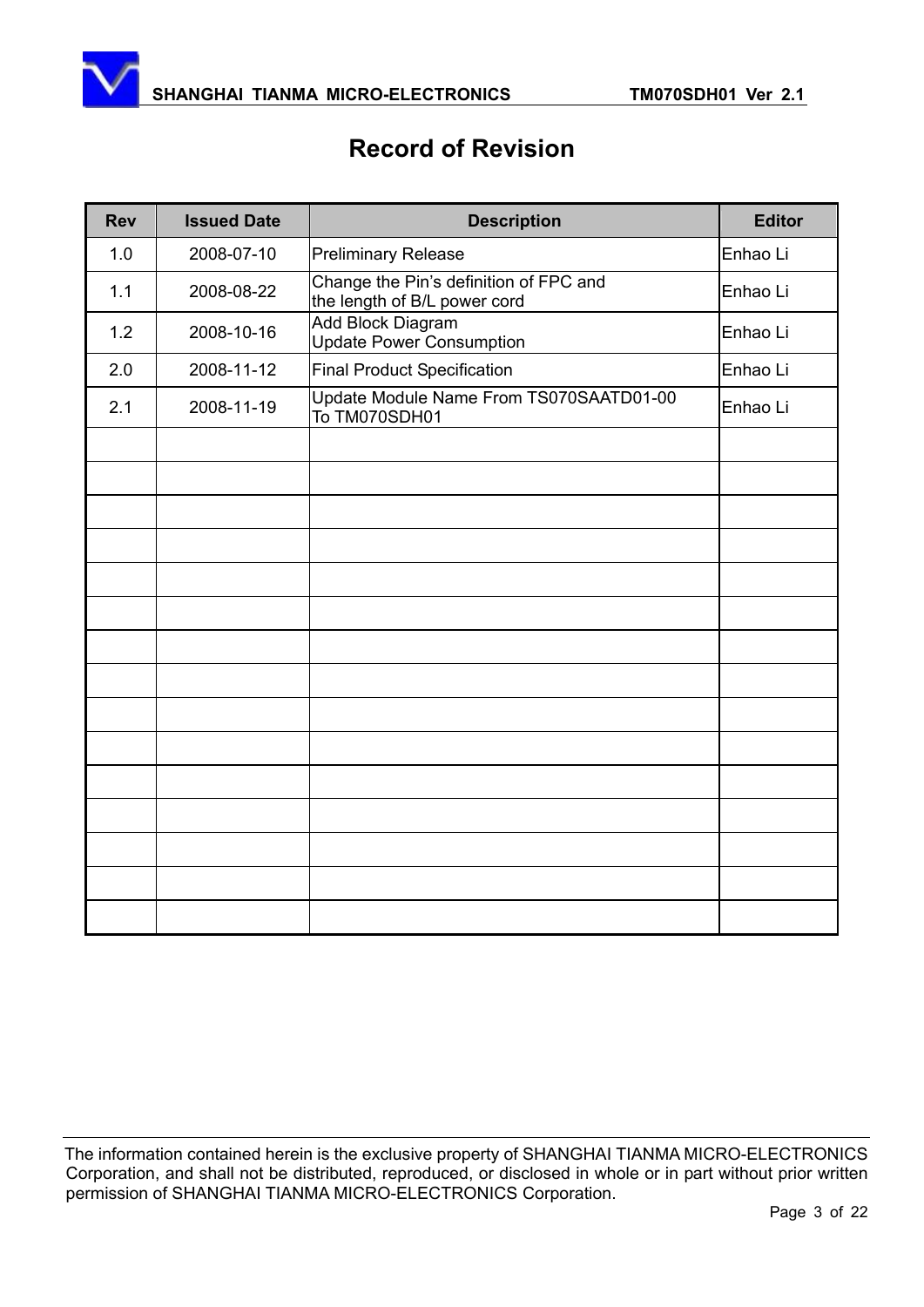

# **1 General Specifications**

Matching connector (BE P-TWD) P/N: AF 730L-A2G1T

|                                             | <b>Feature</b>                        | <b>Spec</b>            |  |
|---------------------------------------------|---------------------------------------|------------------------|--|
|                                             | <b>Size</b>                           | 7 inch                 |  |
|                                             | <b>Resolution</b>                     | 800(RGB) X 600         |  |
|                                             | Interface                             | Digital 18 bits        |  |
|                                             | <b>Color Depth</b>                    | 262k                   |  |
|                                             | Technology Type                       | a-Si                   |  |
| <b>Display Spec.</b>                        | Pixel Pitch (mm)                      | $0.176$ X 0.176        |  |
|                                             | <b>Pixel Configuration</b>            | R.G.B. Vertical Stripe |  |
|                                             | <b>Display Mode</b>                   | TM with Normally White |  |
|                                             | Surface Treatment(Up Polarizer)       | Anti-Glare(3H)         |  |
|                                             | <b>Viewing Direction</b>              | 12 o'clock             |  |
|                                             | <b>Gray Scale Inversion Direction</b> | 6 o'clock              |  |
|                                             | $LCM (W \times H \times D)$ (mm)      | 155.50 X 118.70 X 5.70 |  |
|                                             | Active Area(mm)                       | 141.00 X 105.75        |  |
| <b>Mechanical</b><br><b>Characteristics</b> | With /Without TSP                     | <b>Without TSP</b>     |  |
|                                             | Weight (g)                            | 183.22                 |  |
|                                             | <b>LED Numbers</b>                    | 18 LED <sub>s</sub>    |  |

Note 1: Viewing direction for best image quality is different from TFT definition, there is a 180 degree shift.

Note 2 : Requirements on Environmental Protection: ROHS

Note 3: LCM weight tolerance: +/- 5%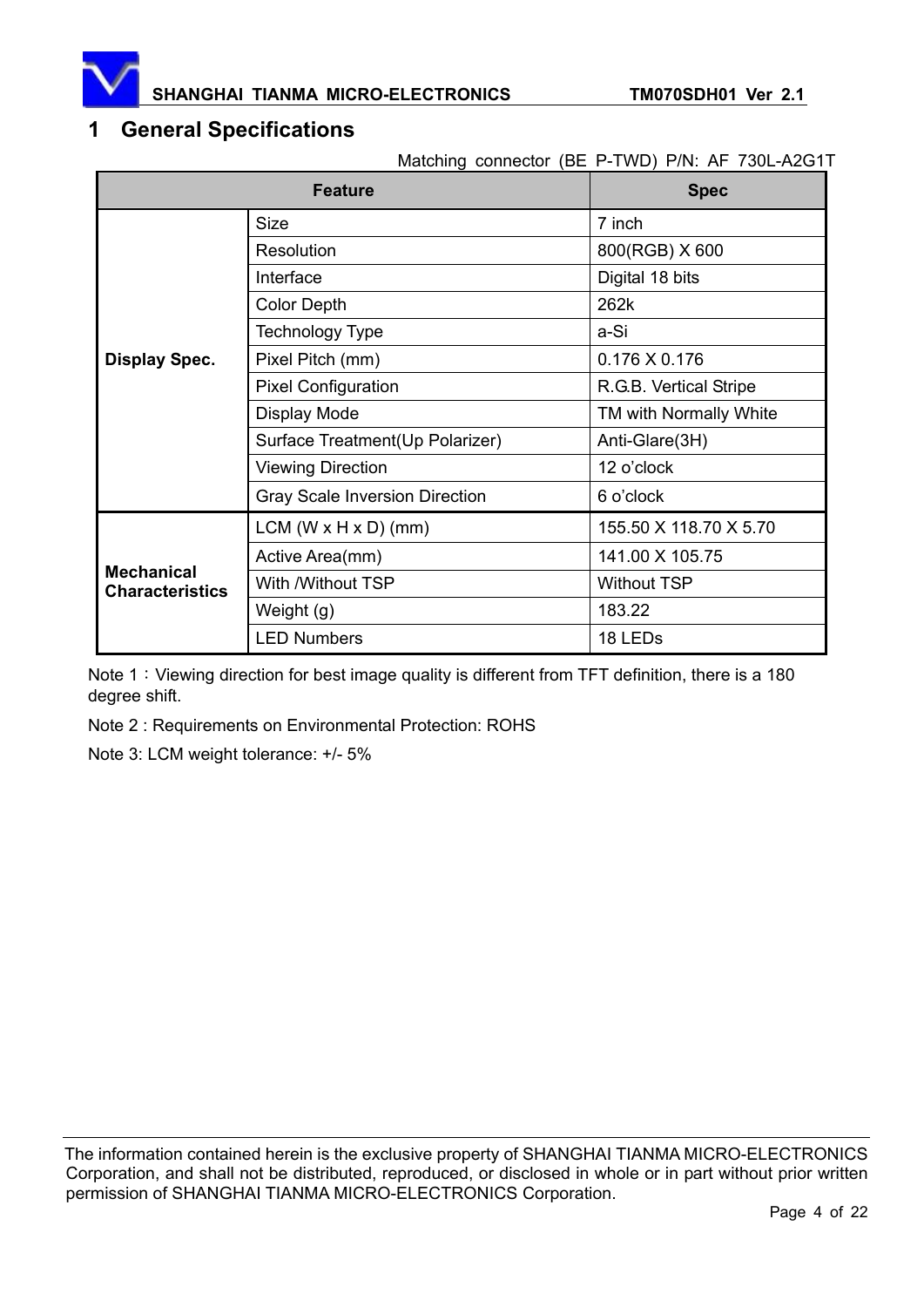

# **2 Input/Output Terminals**

| <b>No</b>      | <b>Symbol</b>  | I/O          | <b>Description</b>                                                      | <b>Comment</b> |
|----------------|----------------|--------------|-------------------------------------------------------------------------|----------------|
| 1              | <b>POL</b>     |              | Polarity selection                                                      |                |
| $\overline{2}$ | <b>STVD</b>    | I/O          | Vertical start pulse input when U/D= H                                  | Note 1         |
| $\overline{3}$ | <b>OEV</b>     |              | Output enable                                                           |                |
| 4              | <b>CKV</b>     | I            | Vertical clock                                                          |                |
| $\overline{5}$ | <b>STVU</b>    | I/O          | Vertical start pulse input when U/D= L                                  | Note 1         |
| $\overline{6}$ | <b>GND</b>     | P            | Power ground                                                            |                |
| $\overline{7}$ | <b>EDGSL</b>   |              | Select rising edge or falling edge                                      |                |
| 8              | <b>VCC</b>     | P            | Power supply for digital circuit                                        |                |
| 9              | V9             |              | Gamma voltage level 9                                                   |                |
| 10             | VGL            | P            | Gate OFF voltage                                                        |                |
| 11             | V <sub>2</sub> | $\mathsf I$  | Gamma voltage level 2                                                   |                |
| 12             | <b>VGH</b>     | P            | Gate ON voltage                                                         |                |
| 13             | V <sub>6</sub> |              | Gamma voltage level 6                                                   |                |
| 14             | U/D            |              | Up/down selection                                                       |                |
| 15             | <b>VCOM</b>    |              | Common voltage                                                          |                |
| 16             | <b>GND</b>     | P            | Power ground                                                            |                |
| 17             | <b>AVDD</b>    | P            | Power supply for analog circuit                                         |                |
| 18             | V14            |              | Gamma voltage level 14                                                  |                |
| 19             | V11            |              | Gamma voltage level 11                                                  |                |
| 20             | V <sub>8</sub> |              | Gamma voltage level 8                                                   |                |
| 21             | V <sub>5</sub> |              | Gamma voltage level 5                                                   |                |
| 22             | V <sub>3</sub> | I            | Gamma voltage level 3                                                   |                |
| 23             | <b>GND</b>     | P            | Power ground                                                            |                |
| 24             | R <sub>5</sub> |              | Red data(MSB)                                                           |                |
| 25             | R <sub>4</sub> |              | Red data                                                                |                |
| 26             | R <sub>3</sub> |              | Red data                                                                |                |
| 27             | R <sub>2</sub> |              | Red data                                                                |                |
| 28             | R <sub>1</sub> | I            | Red data                                                                |                |
| 29             | R <sub>0</sub> |              | Red data(LSB)                                                           |                |
| 30             | <b>GND</b>     | P            | Power ground                                                            |                |
| 31             | <b>GND</b>     | P            | Power ground                                                            |                |
| 32             | G <sub>5</sub> |              | Green data(MSB)                                                         |                |
| 33             | G4             |              | Green data                                                              |                |
| 34             | G3             |              | Green data                                                              |                |
| 35             | G <sub>2</sub> |              | Green data                                                              |                |
| 36             | G <sub>1</sub> |              | Green data                                                              |                |
| 37             | G <sub>0</sub> |              | Green data(LSB)                                                         |                |
| 38             | <b>STHL</b>    | 1/O          | Horizontal start pulse input when $R/L = L$                             | Note 1         |
| 39             | <b>REV</b>     |              | Control signal are inverted or not                                      |                |
| 40             | <b>GND</b>     | P            | Power ground                                                            |                |
| 41             | <b>DCLK</b>    |              | Sample clock                                                            |                |
| 42             | <b>VCC</b>     | $\mathsf{P}$ | Power supply for digital circuit                                        |                |
| 43             | <b>STHR</b>    | I/O          | Horizontal start pulse input when $R/L = H$                             | Note 1         |
| 44             | LD             | I            | Latches the polarity of outputs and<br>switches the new data to outputs |                |
| 45             | B <sub>5</sub> |              | Blue data (MSB)                                                         |                |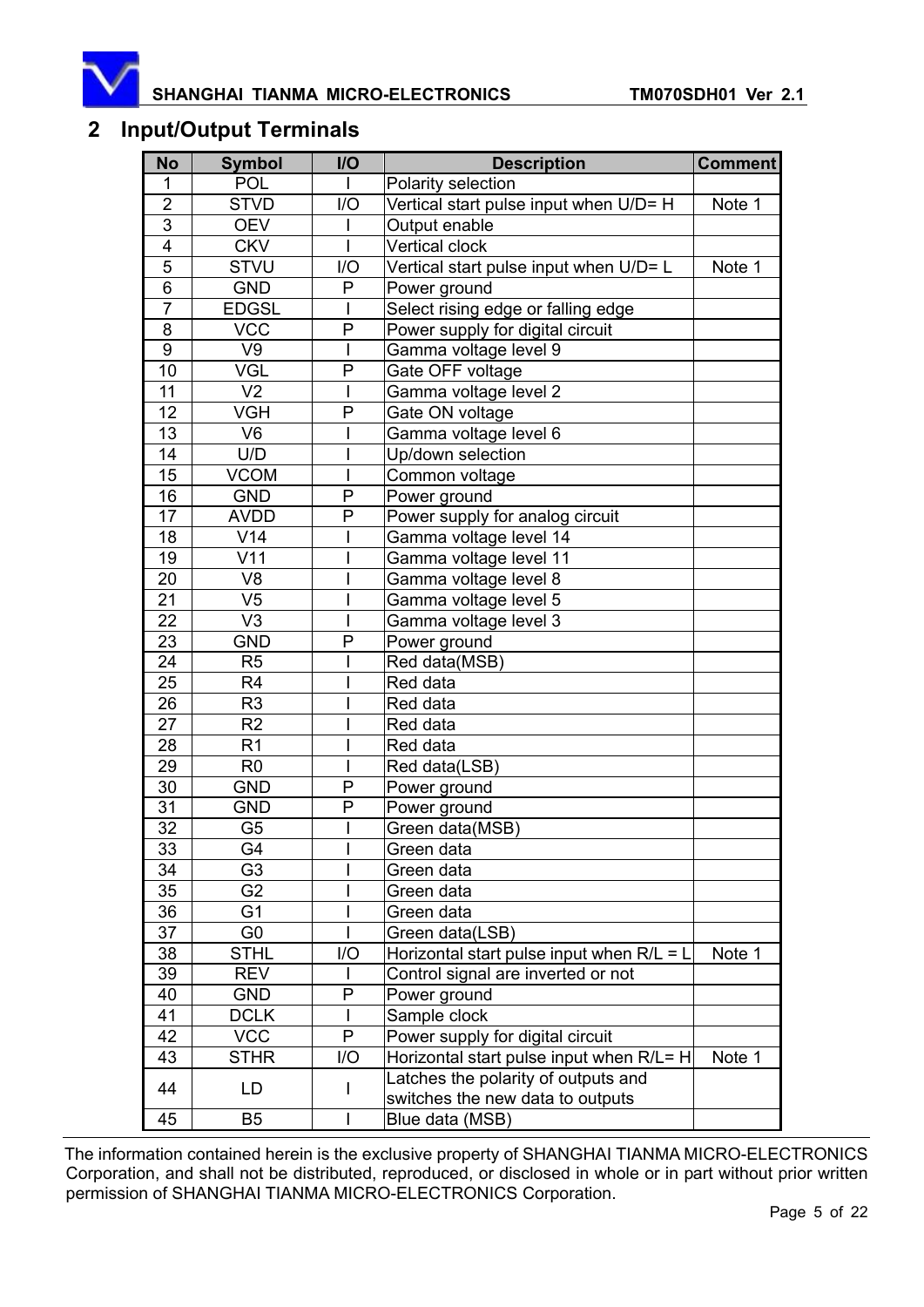

| 46 | <b>B4</b>       |   | <b>Blue data</b>                |
|----|-----------------|---|---------------------------------|
| 47 | B <sub>3</sub>  |   | Blue data                       |
| 48 | <b>B2</b>       |   | Blue data                       |
| 49 | <b>B1</b>       |   | Blue data                       |
| 50 | B <sub>0</sub>  |   | Blue data (LSB)                 |
| 51 | R/L             |   | Right/ left selection           |
| 52 | V <sub>1</sub>  |   | Gamma voltage level 1           |
| 53 | V <sub>4</sub>  |   | Gamma voltage level 4           |
| 54 | V <sub>7</sub>  |   | Gamma voltage level 7           |
| 55 | V10             |   | Gamma voltage level 10          |
| 56 | V <sub>12</sub> |   | Gamma voltage level 12          |
| 57 | V13             |   | Gamma voltage level 13          |
| 58 | <b>AVDD</b>     | P | Power supply for analog circuit |
| 59 | <b>GND</b>      | P | Power ground                    |
| 60 | VCOM            |   | Common voltage                  |

### Note 1:

| <b>Setting</b> |      |             | <b>In/Out State for Start Pulse</b> |             |             |                           |  |  |
|----------------|------|-------------|-------------------------------------|-------------|-------------|---------------------------|--|--|
| U/D            | R/L  | <b>STVD</b> | <b>STVU</b>                         | <b>STHR</b> | <b>STHL</b> | <b>Scanning Direction</b> |  |  |
| <b>GND</b>     | VCC  |             |                                     |             |             | UP to down, left to right |  |  |
| <b>VCC</b>     | GND. |             |                                     | Ω           |             | Down to up, right to left |  |  |
| <b>GND</b>     | GND  |             |                                     | Ω           |             | UP to down, right to left |  |  |
| <b>VCC</b>     | VCC  |             |                                     |             |             | Down to up, left to right |  |  |

Note 2: I/O definition:

I-----Input O---Output P----Power/Ground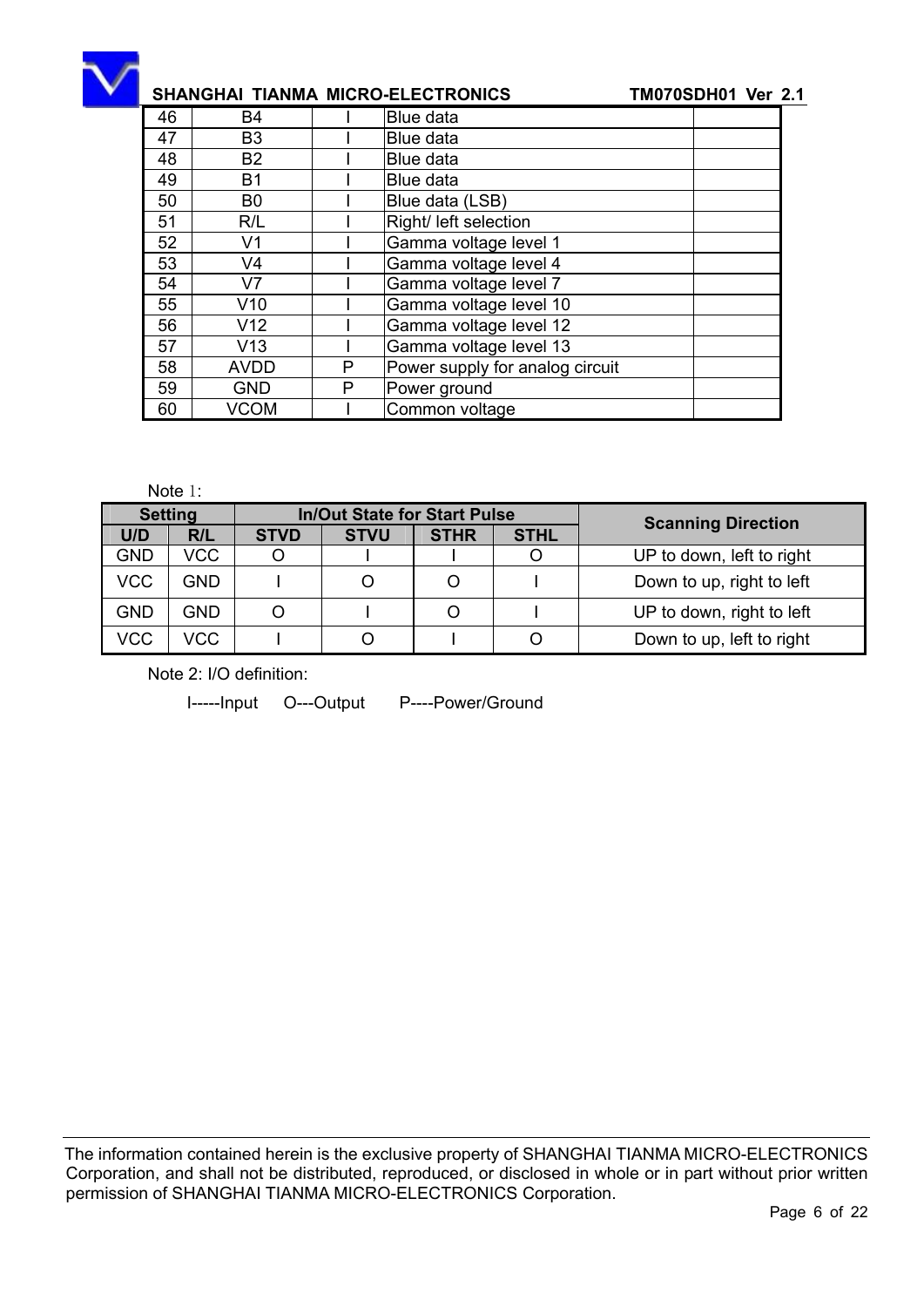

# **3 Absolute Maximum Ratings**

|                                   |               |            |                              |              | Ta = $25^\circ$ C |
|-----------------------------------|---------------|------------|------------------------------|--------------|-------------------|
| <b>Item</b>                       | <b>Symbol</b> | <b>Min</b> | <b>Max</b>                   | <b>Unit</b>  | <b>Remark</b>     |
| Logic Supply Voltage              | <b>VCC</b>    | $-0.3$     | 5.0                          |              |                   |
| <b>Analog Supply Voltage</b>      | <b>AVDD</b>   | $-0.3$     | 15                           |              |                   |
| Positive power for scan driver    | VGH           | $-0.3$     | 42.0                         |              |                   |
| Negative power for scan driver    | <b>VGL</b>    | -20        | 0.3                          | V            |                   |
| Voltage range of VGH- VGL         | VGH-VGL       | $-0.3$     | 40.0                         |              |                   |
| <b>Back Light Forward Current</b> | <b>ILED</b>   | --         | 25                           | lmA          | For each LED      |
|                                   | $V1 - V7$     |            | $0.4$ AVDD $\text{AVDD+0.3}$ | M            | Note 1            |
| Gamma voltage                     | $V8-V14$      | $-0.3$     | 0.6 AVDD                     |              | Note 1            |
| <b>Operating Temperature</b>      | $I_{OPR}$     | -20        | 70                           | $^{\circ}$ C |                   |
| Storage Temperature               | l stg         | $-30$      | 80                           | $^{\circ}$ C |                   |

Note 1: AVDD-0.1≥ V1≥ V2≥ V3≥ V4≥ V5≥ V6≥ V7≥ V8≥ V9≥ V10≥ V11≥ V12≥  $V13 \geq V14 \geq$ GND+0.1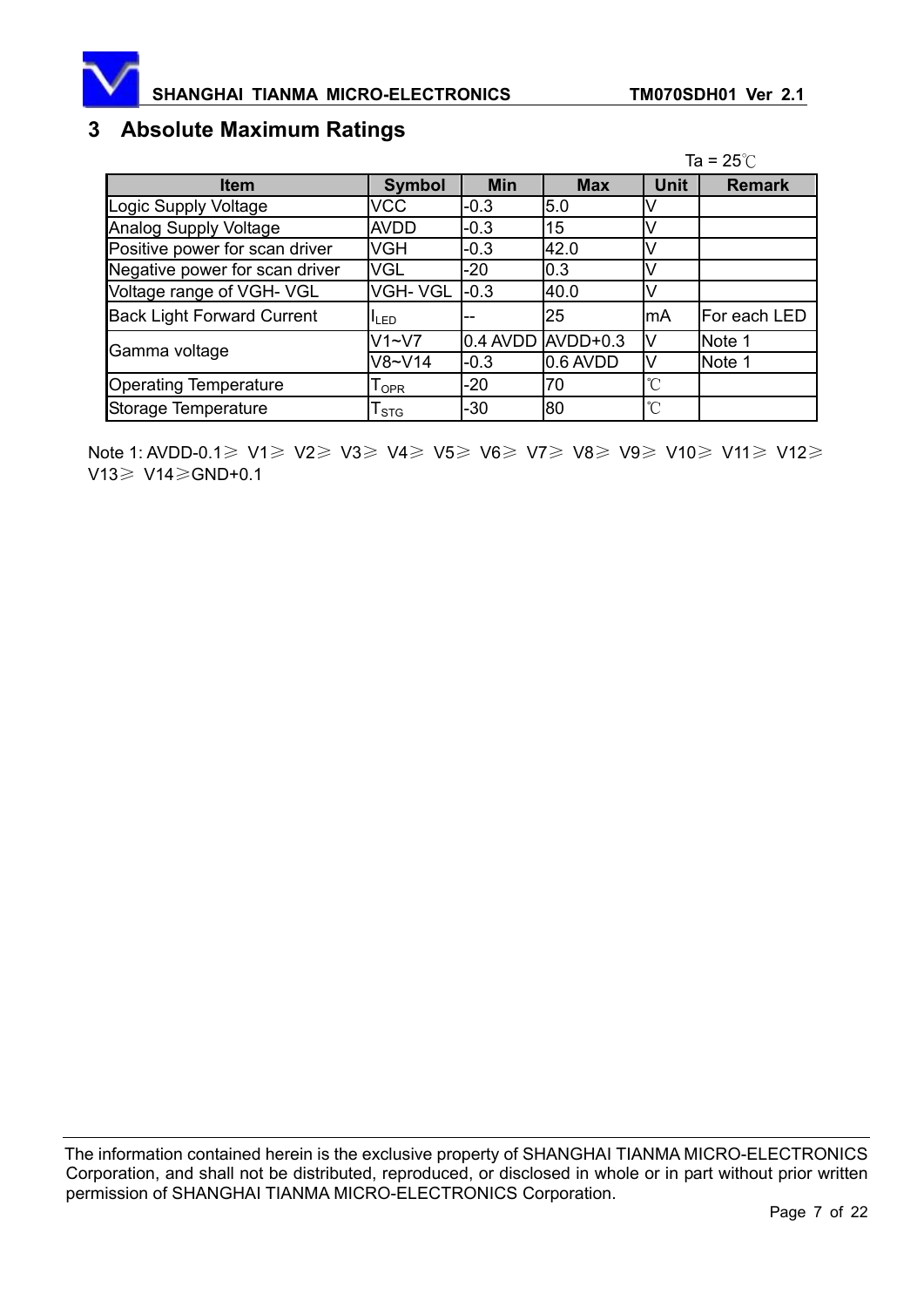

GND=0V, Ta= $25^\circ C$ 

# **4 Electrical Characteristics**

4.1 Driving TFT LCD Panel

|                   | <b>Item</b>                       | <b>Symbol</b>        | <b>Min</b>  | <b>Typ</b>               | <b>Max</b>               | <b>Unit</b> | <b>Remark</b>                                 |
|-------------------|-----------------------------------|----------------------|-------------|--------------------------|--------------------------|-------------|-----------------------------------------------|
|                   | Logic Supply<br>Voltage           |                      | 3.0         | 3.3                      | 3.6                      | V           |                                               |
|                   | <b>Analog Supply</b><br>Voltage   | <b>AVDD</b>          |             | 10.0                     |                          | V           |                                               |
|                   | Positive power for<br>scan driver | <b>VGH</b>           | 14.5        | 15                       | 15.5                     |             |                                               |
|                   | Negative power for<br>scan driver | <b>VGL</b>           | $-10.5$     | $-10$                    | $-9.5$                   |             |                                               |
|                   | <b>VCOM</b>                       | <b>VCOM</b>          | ÷           | 4.05                     | $\mathbf{r}$             | V           |                                               |
| Input<br>Signal   | Low<br>Level                      | $V_{IL}$             | $\mathbf 0$ |                          | 0.2xVCC                  | $\vee$      | R0~5,G0~5,B0~5,POL,<br>STVD, OEV, CKV, STVU,  |
| Voltage           | High<br>Level                     | $V_{\text{IH}}$      | 0.8xVCC     |                          | <b>VCC</b>               | V           | EDGSL, U/D, STHL, REV,<br>DCLK, STHR, LD, R/L |
| Output            | Low<br>Level                      | $V_{OL}$             | $\mathbf 0$ | $\overline{\phantom{0}}$ | 0.2xVCC                  | $\vee$      | STVD, STVU, STHL, STHR                        |
| Signal<br>Voltage | High<br>Level                     | $V_{OH}$             | 0.8xVCC     |                          | <b>VCC</b>               | $\vee$      |                                               |
| (Panel+LSI)       |                                   | $I_{G\underline{H}}$ |             | 0.217                    |                          | mA          |                                               |
|                   |                                   | $I_{GL}$             |             | 0.542                    |                          | mA          |                                               |
|                   | Power Consumption                 | $I_{\rm CC}$         |             | 3.577                    |                          | mA          |                                               |
|                   |                                   | <b>I</b> AVDD        |             | 35.788                   | $\overline{\phantom{a}}$ | mA          |                                               |

Note: It is important that VCC & VGL should be applied before VGH.

### 4.2 Gamma Correction Voltage

| <b>Parameter</b> | <b>Symbol</b>  | Min | <b>Typ</b> | <b>Max</b> | <b>Unit</b> | <b>Remark</b> |
|------------------|----------------|-----|------------|------------|-------------|---------------|
|                  | V <sub>1</sub> | -   | 9.800      | -          | V           |               |
|                  | V <sub>2</sub> | -   | 9.704      |            | V           |               |
|                  | V <sub>3</sub> |     | 7.866      |            | V           |               |
|                  | V4             |     | 7.365      |            | V           |               |
| Gamma            | V <sub>5</sub> | -   | 6.980      |            | V           |               |
| Correction       | V <sub>6</sub> | -   | 6.287      |            | V           |               |
| reference        | V <sub>7</sub> |     | 5.450      |            | $\vee$      |               |
| Voltage          | V <sub>8</sub> | ۰   | 4.550      | -          | V           |               |
| $V1 - V14$       | V9             |     | 3.713      |            | $\vee$      |               |
|                  | V10            |     | 3.020      |            | v           |               |
|                  | V11            |     | 2.635      |            | V           |               |
|                  | V12            | ۰   | 2.134      |            | V           |               |
|                  | V13            | -   | 0.296      |            | V           |               |
|                  | V14            |     | 0.200      |            | V           |               |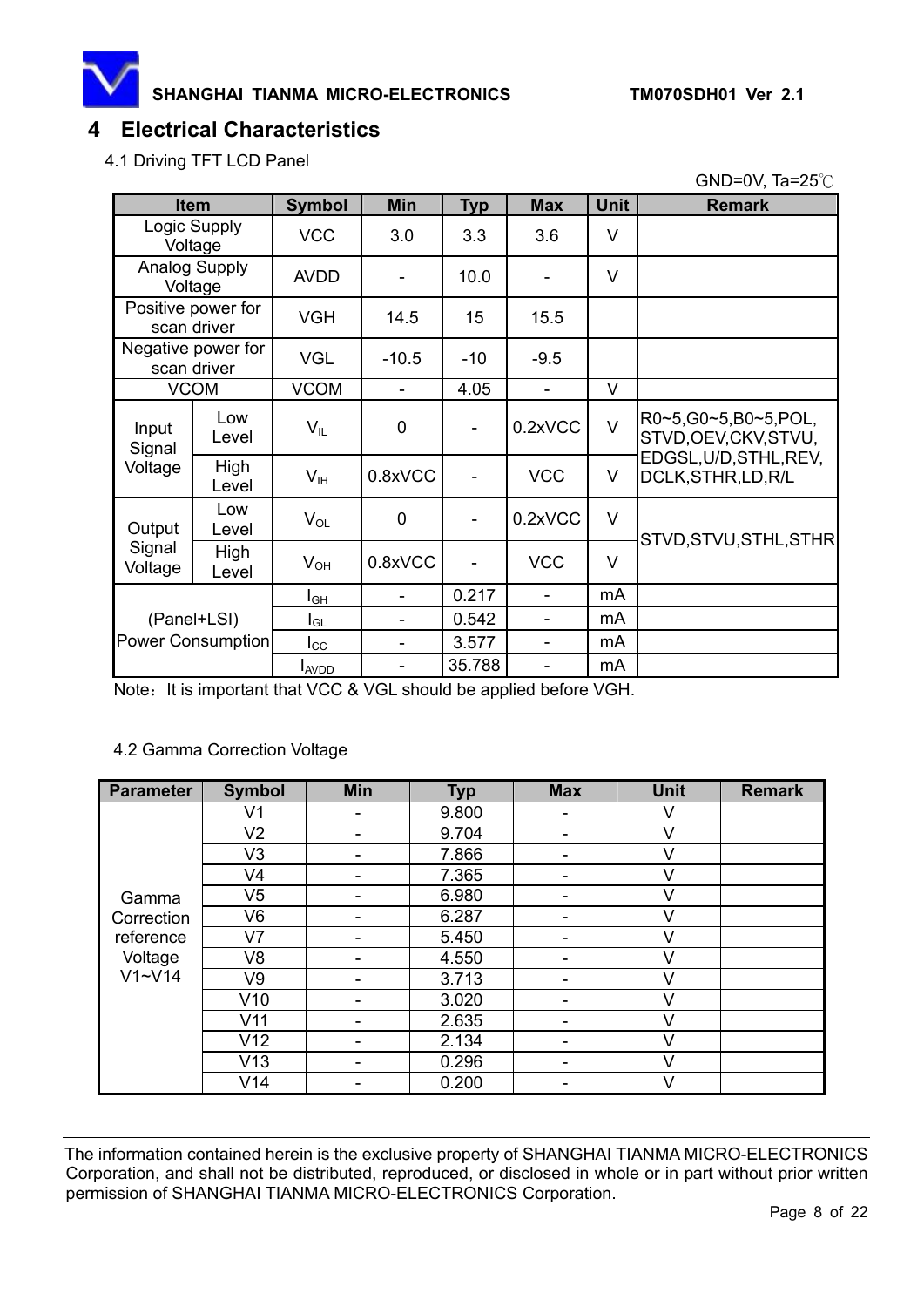| 4.3 Driving Backlight                 |               |            |      |            | Ta=25℃      |               |  |
|---------------------------------------|---------------|------------|------|------------|-------------|---------------|--|
| <b>Item</b>                           | <b>Symbol</b> | <b>Min</b> | Typ  | <b>Max</b> | <b>Unit</b> | <b>Remark</b> |  |
| <b>Forward Current</b>                | IΕ            |            | 20   |            | mA          | Note 1        |  |
| Forward Current Voltage               | $V_F$         |            | 9.6  |            |             | Note 1        |  |
| <b>Backlight Power</b><br>Consumption | $W_{\rm BL}$  |            | 1152 |            | mW          | Note 1        |  |

Note 1 : The LED driving condition is defined for all LED module (3 LED Serial, 6LED Parallel).



Note 2: One LED: IF =20 mA, VF =3.2V

Note 3: The Minimum Life of LED : 20,000 hours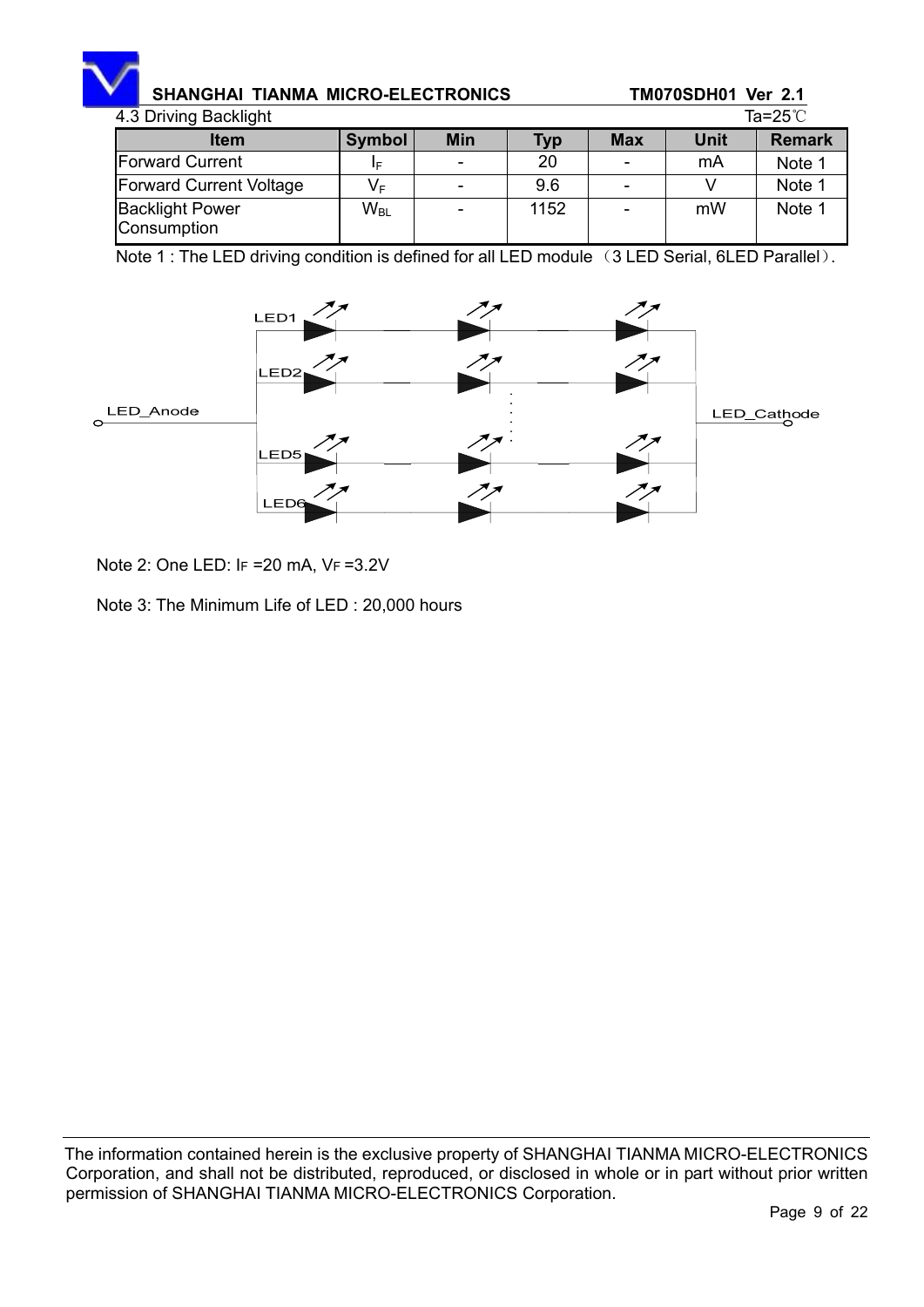## 4.4 Power Sequence







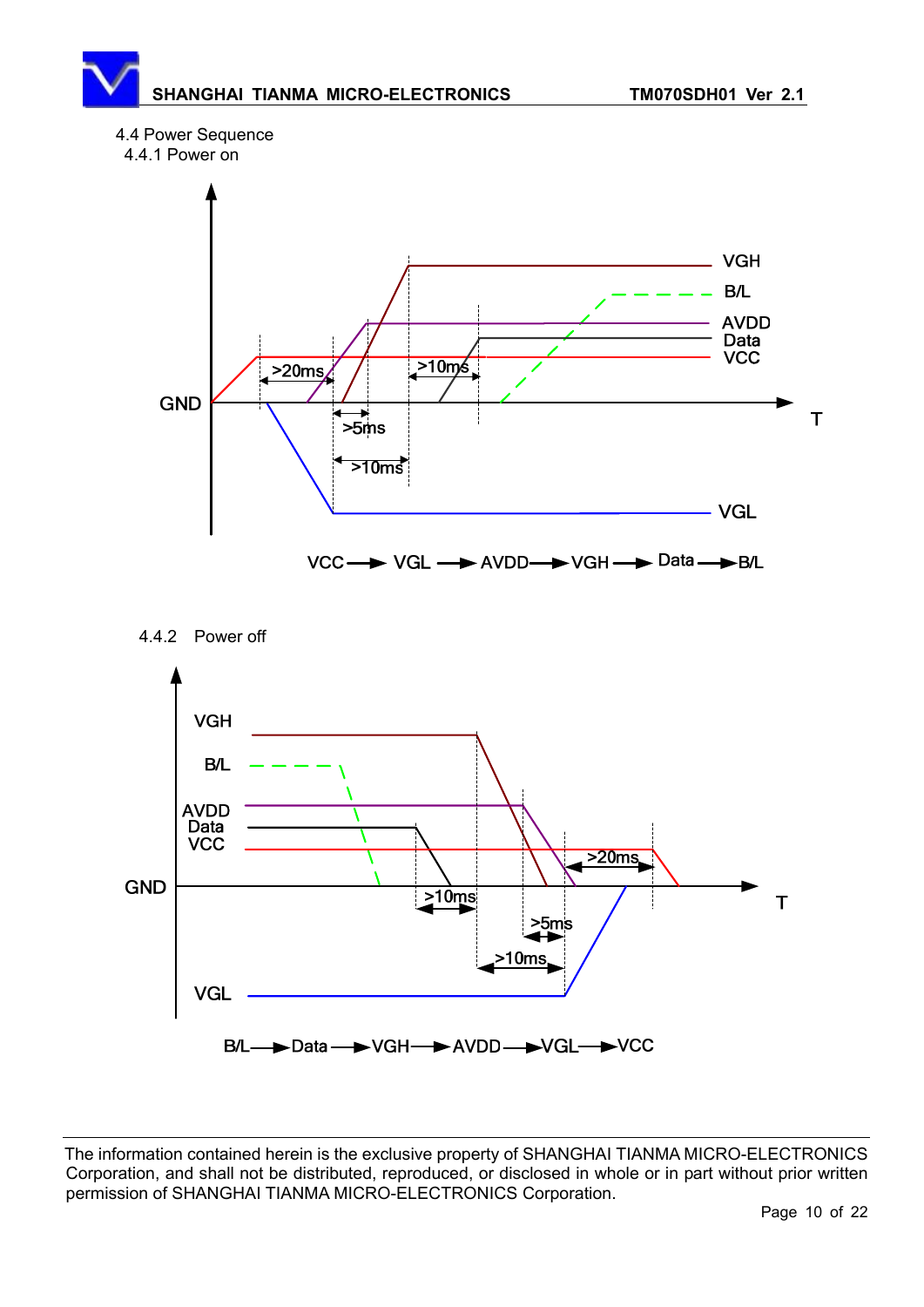4.5 Block diagram

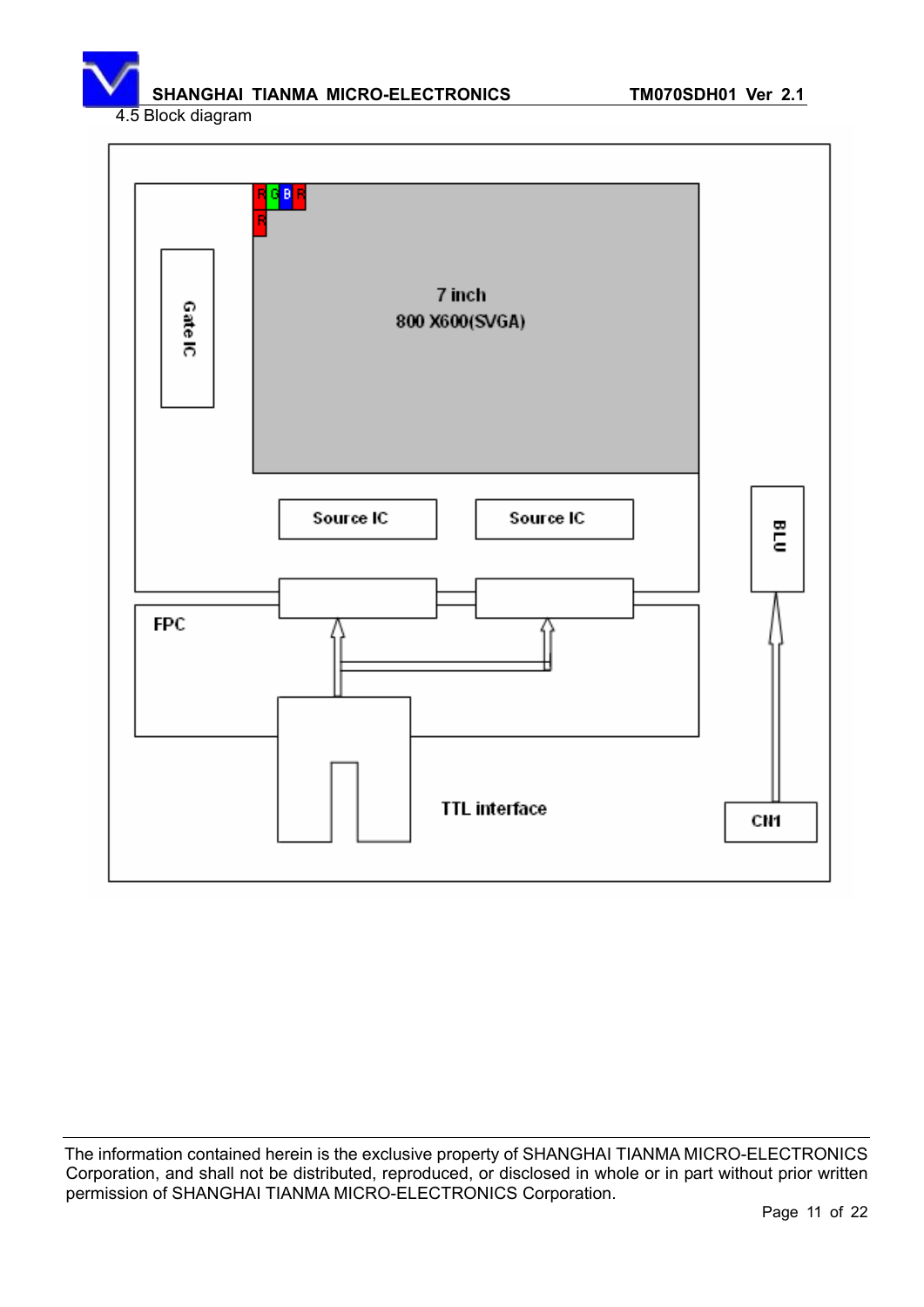### **5 Timing Chart**

5.1.1. Clock and data input timing diagram1 (VCC=3.3V,AVDD=10.0V, GND=AGND=0V,Ta=25°C)

| <b>Parameter</b>                   | <b>Symbol</b> | <b>Min</b>               | <b>Typ</b>                   | <b>Max</b>               | <b>Unit</b> | <b>Conditions</b> |
|------------------------------------|---------------|--------------------------|------------------------------|--------------------------|-------------|-------------------|
| <b>DCLK</b> frequency              | <b>Fclk</b>   | -                        | 50                           | 55                       | <b>MHz</b>  | EDGSL=0           |
|                                    |               |                          | 25                           | 27.5                     | <b>MHz</b>  | EDGSL=1           |
| DCLK cycle                         | Tcph          | 18                       | 20                           |                          | ns          | EDGSL=0           |
|                                    |               | 36                       | 40                           | $\overline{a}$           | ns          | EDGSL=1           |
| DCLK pulse width                   | <b>Tcw</b>    | 40%                      | $\overline{\phantom{0}}$     | 60%                      | Tcph        |                   |
| Data set-up time                   | Tsu           | 4                        | $\overline{\phantom{0}}$     |                          | ns          |                   |
| Data hold time                     | Thd           | $\overline{2}$           | ÷,                           | $\overline{\phantom{0}}$ | ns          |                   |
| Time that the last<br>data to LD   | Tld           | 1                        | -                            | -                        | Tcph        |                   |
| Pulse width of LD                  | Twld          | $\overline{2}$           | $\overline{\phantom{a}}$     | $\overline{\phantom{a}}$ | Tcph        |                   |
| Time that LD to<br>STHL/R          | <b>Tlds</b>   | 5                        | -                            | -                        | Tcph        |                   |
| POL set-up time                    | Tpsu          | 6                        | $\overline{\phantom{a}}$     | -                        | ns          | POL to LD         |
| POL hold time                      | <b>Tphd</b>   | 6                        | $\qquad \qquad \blacksquare$ | -                        | ns          | POL to LD         |
| Horizontal display<br>timing range | Tdh           |                          | 800                          |                          | Tcph        |                   |
| Horizontal timing<br>range         | <b>Th</b>     | $\overline{\phantom{0}}$ | 1056                         | -                        | Tcph        |                   |
| CKV pulse width                    | Pwclk         | 500                      | $\blacksquare$               | $\overline{\phantom{0}}$ | ns          | High & Low        |
| OEV pulse width                    | Twcl          | 1                        | $\qquad \qquad \blacksquare$ |                          | <b>us</b>   |                   |
| STVD/U set-up time                 | <b>Tgsu</b>   | 200                      |                              |                          | ns          |                   |
| STVD/U hold time                   | Tghd          | 300                      | $\overline{\phantom{0}}$     | L,                       | ns          |                   |
| Horizonta lines per<br>field       | Tv            | 628                      | 635                          | 650                      | Tdh         |                   |
| Vertical display timing<br>range   | Tvd           |                          | 600                          |                          | Tdh         |                   |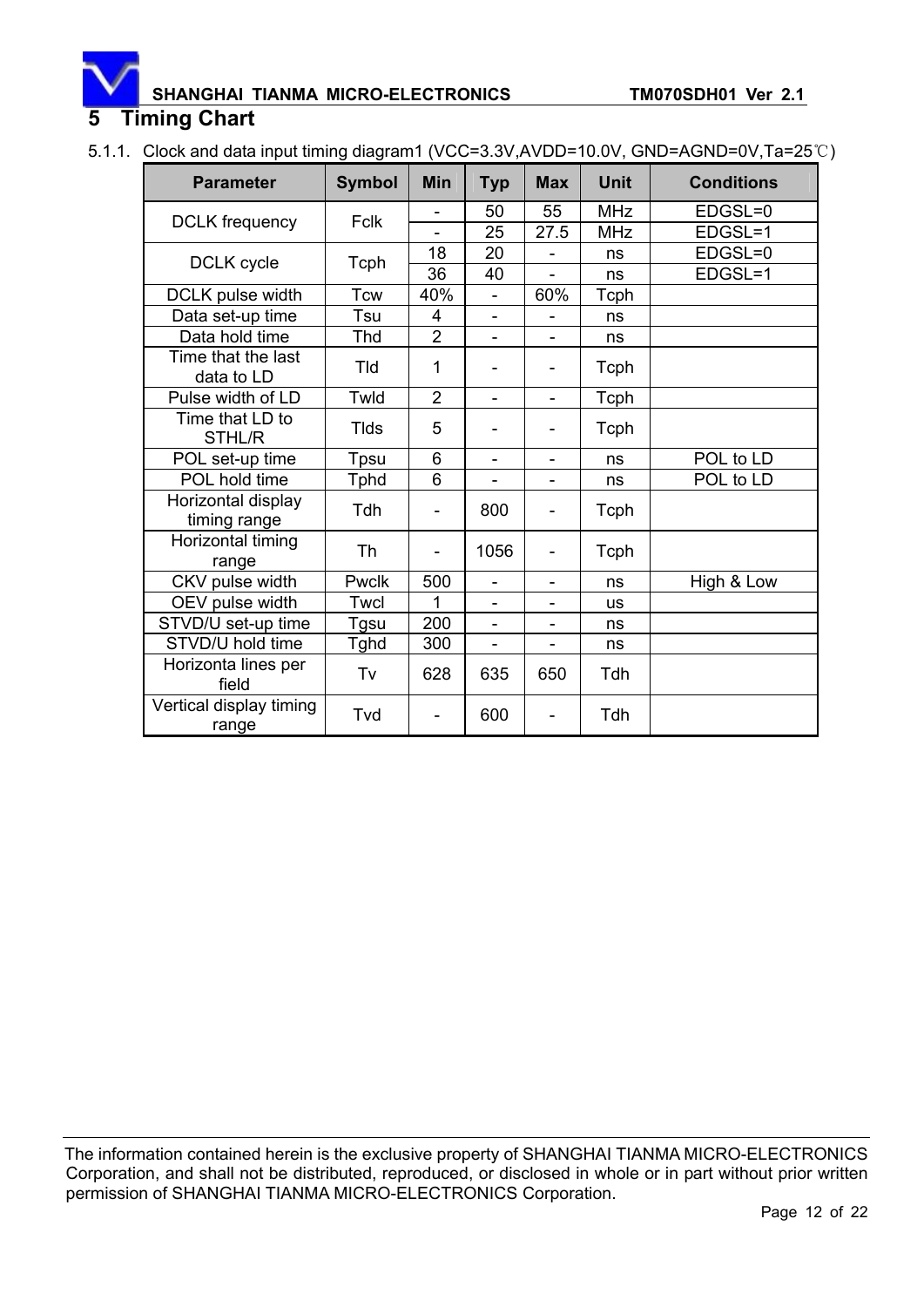5.1.2. Clock and data input timing diagram1 (VCC=3.3V,AVDD=10.0V, GND=AGND=0V,Ta=25°C)



<< EDGSL="1" >>

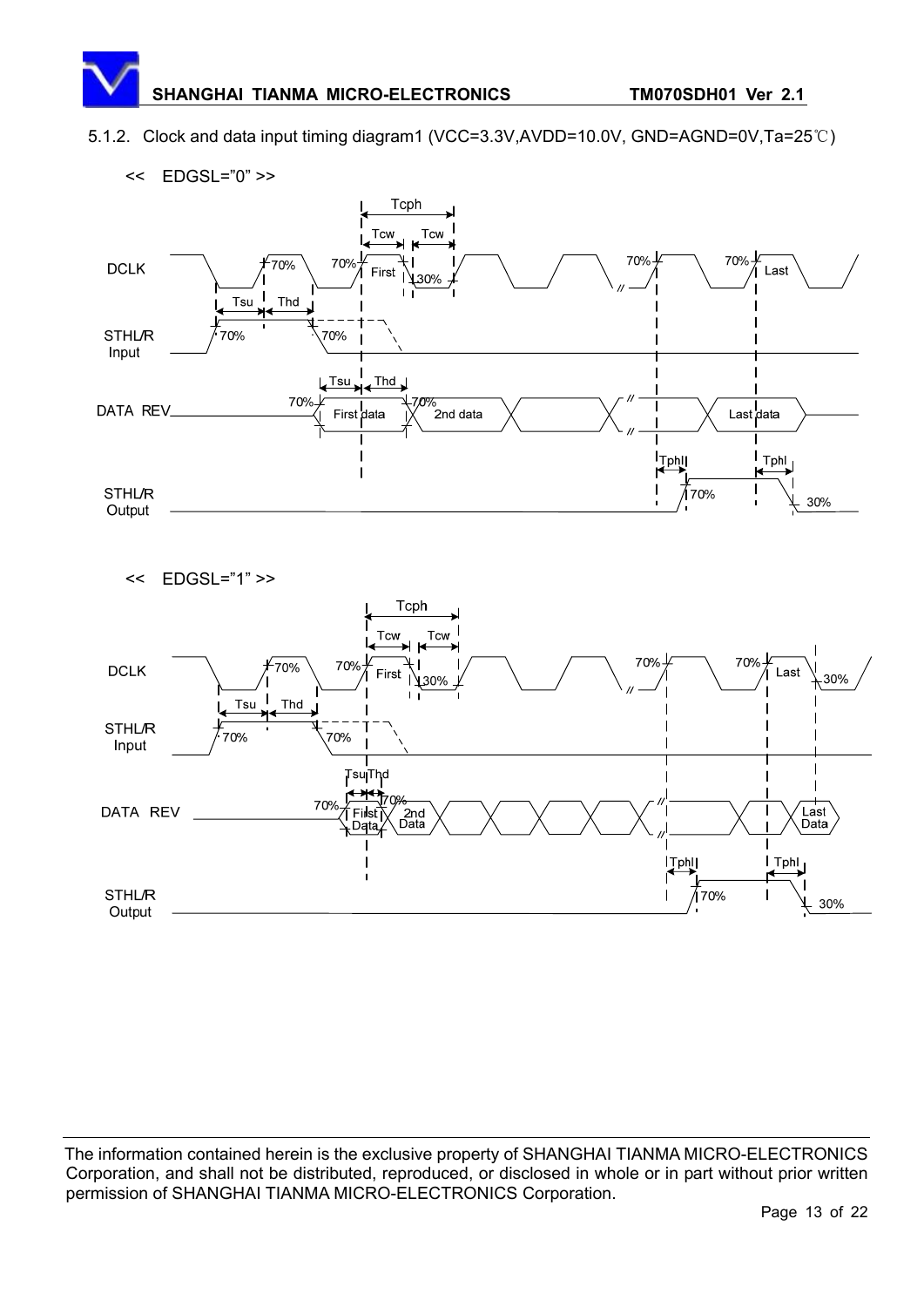### 5.1.3. Clock and data input timing diagram2





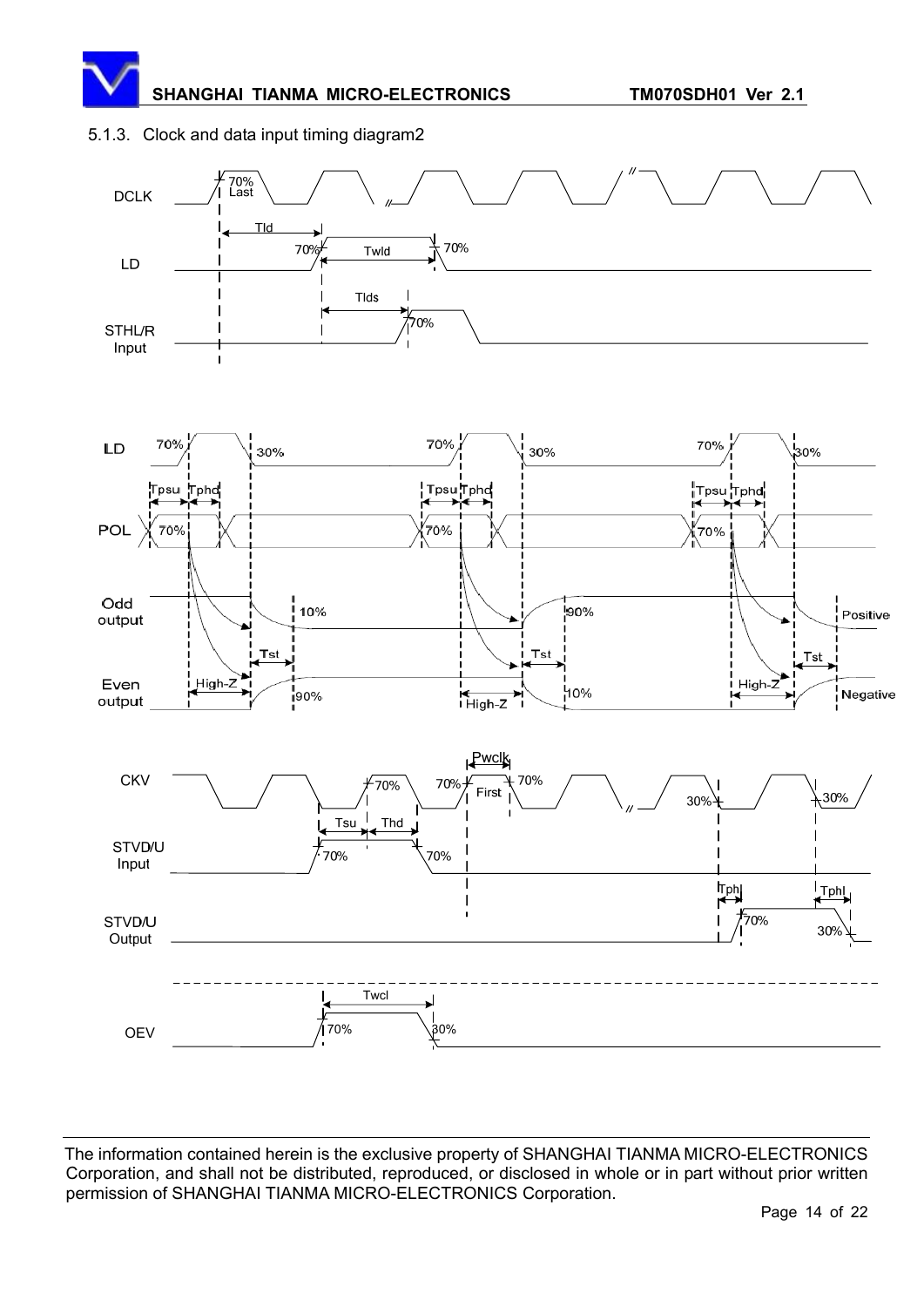

### 6.1 Optical Specification

| Ta= $25^{\circ}$ C    |                            |                          |                      |                |            |                              |                   |                     |
|-----------------------|----------------------------|--------------------------|----------------------|----------------|------------|------------------------------|-------------------|---------------------|
| Item                  |                            | <b>Symbol</b>            | <b>Condition</b>     | <b>Min</b>     | <b>Typ</b> | <b>Max</b>                   | <b>Unit</b>       | <b>Remark</b>       |
|                       |                            | $\theta T$               |                      | 35             | 45         | $\qquad \qquad \blacksquare$ |                   |                     |
|                       |                            | $\theta$ B               |                      | 55             | 65         | $\overline{\phantom{a}}$     |                   |                     |
|                       | <b>View Angles</b>         |                          | $CR \ge 10$          | 55             | 65         |                              | Degree            | Note <sub>2,3</sub> |
|                       |                            | $\theta R$               |                      | 55             | 65         | $\qquad \qquad \blacksquare$ |                   |                     |
| <b>Contrast Ratio</b> |                            | <b>CR</b>                | $\theta = 0^{\circ}$ | 250            | 400        | $\qquad \qquad \blacksquare$ |                   | Note 3              |
|                       |                            | <b>TON</b>               |                      |                |            |                              |                   | Note 4              |
| <b>Response Time</b>  |                            | <b>TOFF</b>              | 25°C                 | $\overline{a}$ | 25         | 50                           | ms                |                     |
|                       | <b>White</b><br><b>Red</b> | X                        | Backlight is<br>on   | 0.260          | 0.310      | 0.340                        |                   | Note 1,5            |
|                       |                            | у                        |                      | 0.287          | 0.337      | 0.387                        |                   |                     |
|                       |                            | X                        |                      | 0.536          | 0.568      | 0.636                        |                   |                     |
| <b>Chromaticity</b>   |                            | у                        |                      | 0.297          | 0.347      | 0.397                        |                   |                     |
|                       | Green<br><b>Blue</b>       | X                        |                      | 0.286          | 0.336      | 0.386                        |                   |                     |
|                       |                            | У                        |                      | 0.524          | 0.574      | 0.624                        |                   |                     |
|                       |                            | X                        |                      | 0.090          | 0.140      | 0.190                        |                   |                     |
|                       |                            | у                        |                      | 0.074          | 0.124      | 0.174                        |                   |                     |
| <b>Uniformity</b>     |                            | U                        |                      | 70             | 80         | $\overline{\phantom{0}}$     | $\%$              | Note 6              |
| <b>NTSC</b>           |                            | $\overline{\phantom{m}}$ |                      | 45             | 50         | $\overline{\phantom{0}}$     | $\%$              | Note 5              |
| Luminance             |                            | L                        |                      | 160            | 200        | $\overline{\phantom{a}}$     | $\textsf{cd/m}^2$ | Note 7              |

Test Conditions:

- 1. The ambient temperature is  $25^{\circ}$ .
- 2. The test systems refer to Note 1 and Note 2.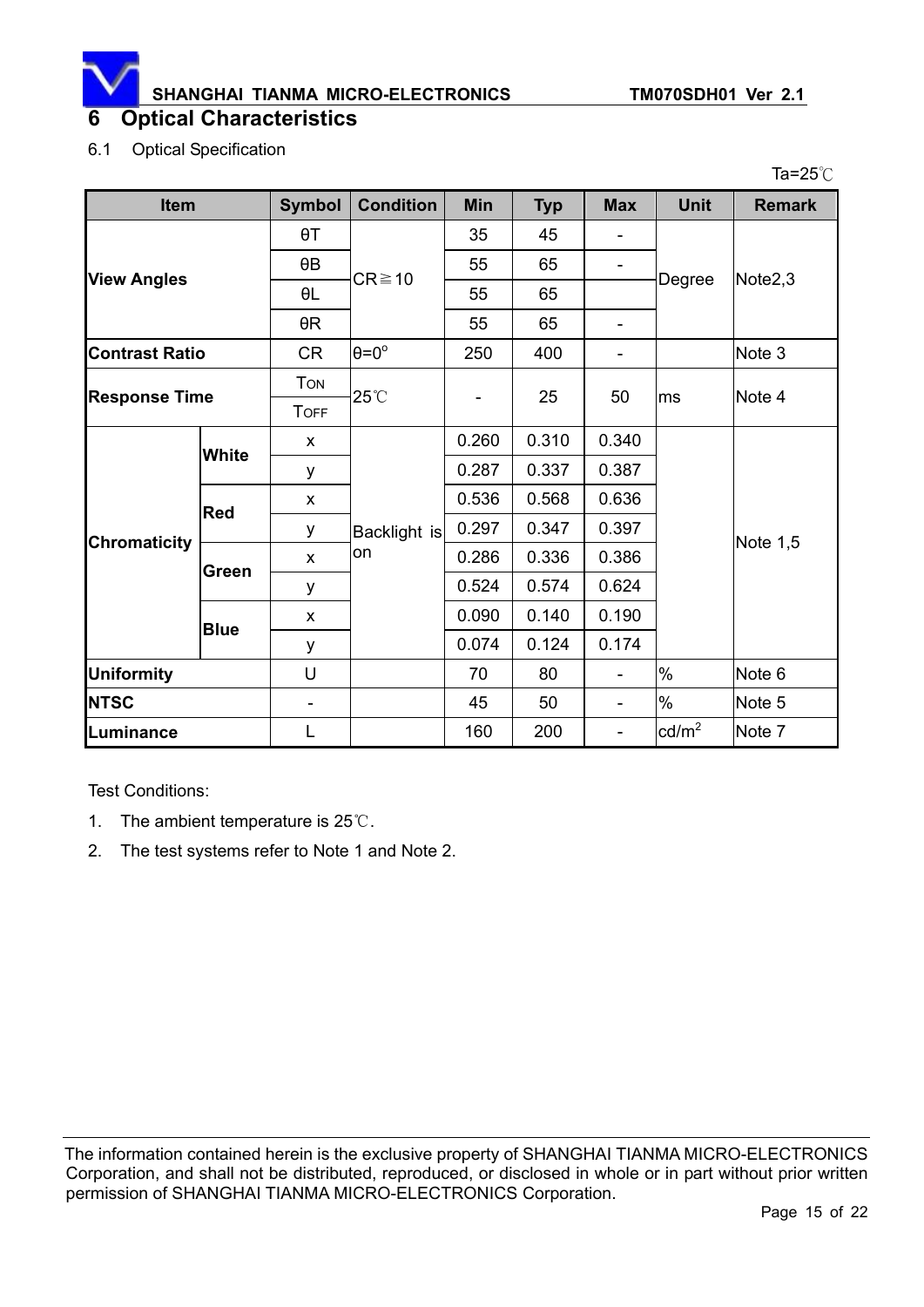Note 1: Definition of optical measurement system.

The optical characteristics should be measured in dark room. After 5 minutes operation, the optical properties are measured at the center point of the LCD screen. All input terminals LCD panel must be ground when measuring the center area of the panel.



Note 2: Definition of viewing angle range and measurement system. viewing angle is measured at the center point of the LCD by CONOSCOPE(ergo-80).

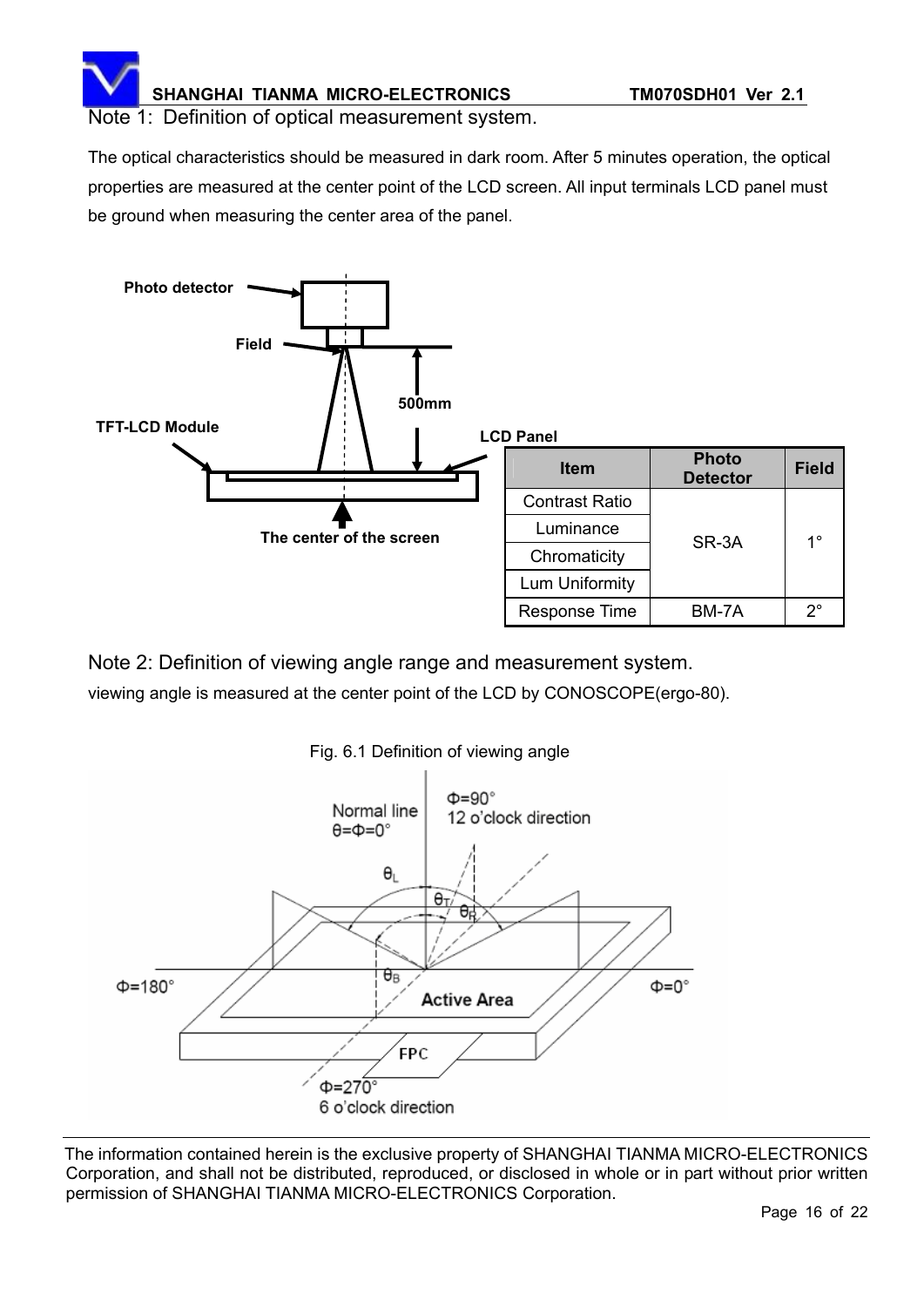# **SHANGHAI TIANMA MICRO-ELECTRONICS TM070SDH01 Ver 2.1** Note 3: Definition of contrast ratio

Luminance measured when LCD is on the "White" state Contrast ratio (CR) = uminance measured when LCD is on the "Black" state "White state ":The state is that the LCD should driven by Vwhite.

"Black state": The state is that the LCD should driven by Vblack.

Vwhite: To be determined Vblack: To be determined.

# Note 4: Definition of Response time

The response time is defined as the LCD optical switching time interval between "White" state and "Black" state. Rise time (TON) is the time between photo detector output intensity changed from 90% to 10%. And fall time (TOFF) is the time between photo detector output intensity changed from 10% to 90%.



Note 5: Definition of color chromaticity (CIE1931) Color coordinates measured at center point of LCD.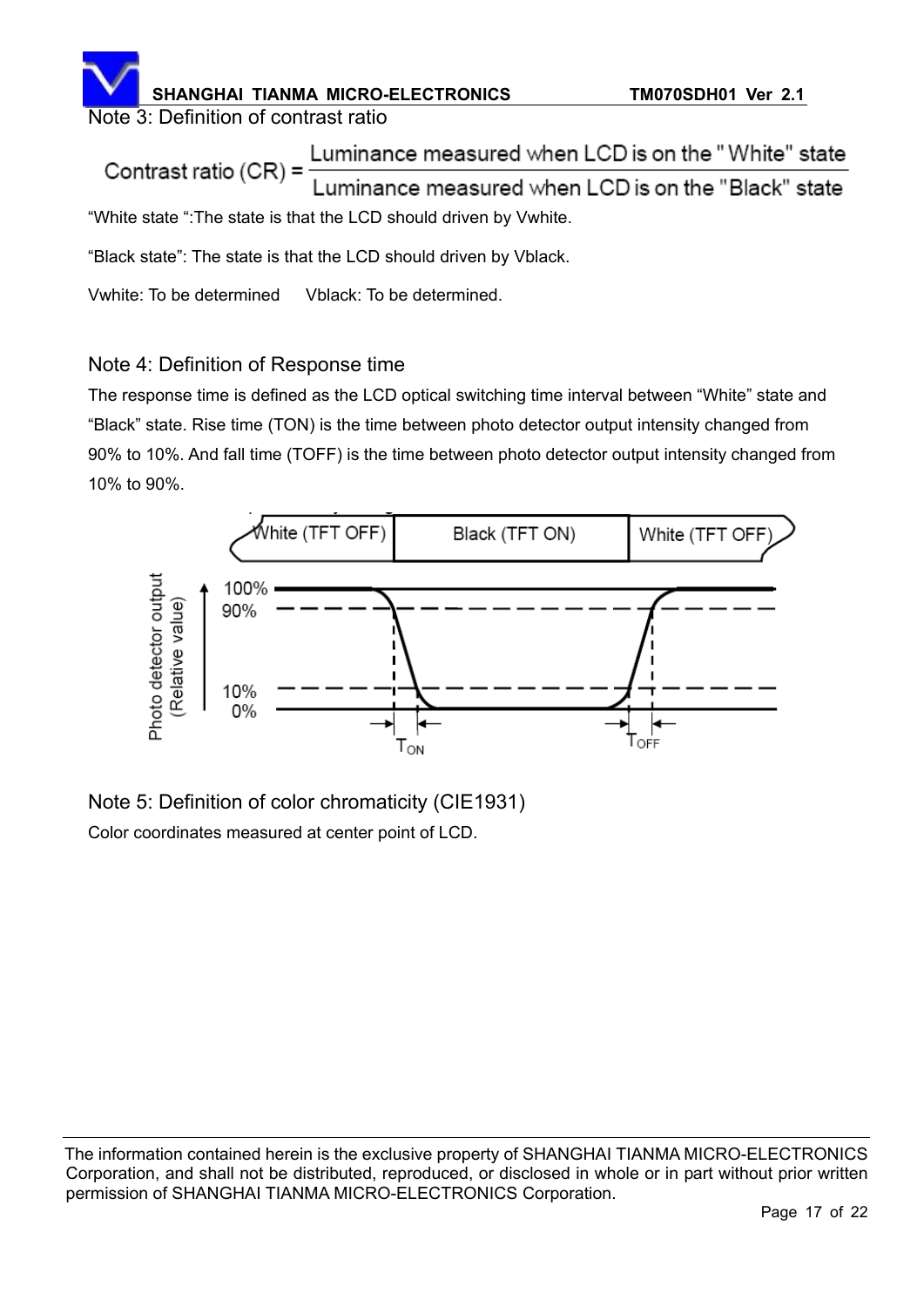# Note 6: Definition of Luminance Uniformity

Active area is divided into 9 measuring areas (Refer Fig. 2). Every measuring point is placed at the center of each measuring area.

Luminance Uniformity $(U)$  = Lmin/ Lmax

L-------Active area length W----- Active area width



Fig. 6.2 Definition of uniformity

Lmax: The measured maximum luminance of all measurement position.

Lmin: The measured minimum luminance of all measurement position.

### Note 7: Definition of Luminance:

Measure the luminance of white state at center point.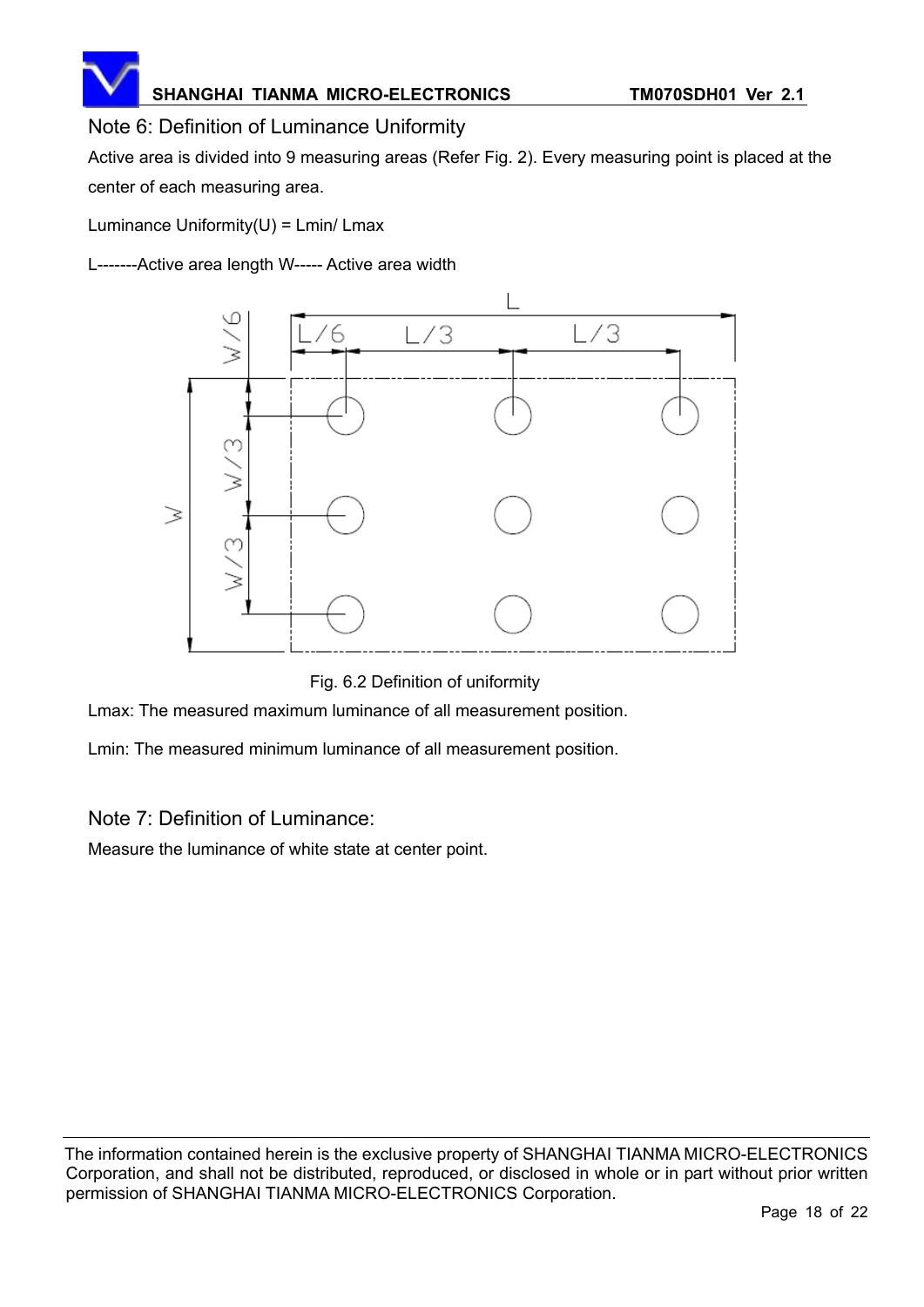

# **7 Environmental / Reliability Tests**

| <b>No</b>       | <b>Test Item</b>                                                   | <b>Condition</b>                                                                                                                            | <b>Remark</b>                                                                            |
|-----------------|--------------------------------------------------------------------|---------------------------------------------------------------------------------------------------------------------------------------------|------------------------------------------------------------------------------------------|
| $\mathbf{1}$    | <b>High Temperature</b><br>Operation                               | Ts=+70℃, 240hrs                                                                                                                             | Note1<br>IEC60068-2-2, GB2423.2-89                                                       |
| $\overline{2}$  | Low Temperature<br>Operation                                       | Ta=-20℃, 240hrs                                                                                                                             | IEC60068-2-1<br>GB2423.1-89                                                              |
| 3               | <b>High Temperature</b><br>Storage<br>(non-operation)              | Ta=+80℃, 240hrs                                                                                                                             | IEC60068-2-2,<br>GB2423.2-89                                                             |
| 4               | Low Temperature<br>Storage<br>(non-operation)                      | Ta=-30℃, 240hrs                                                                                                                             | IEC60068-2-1<br>GB2423.1-89                                                              |
| 5               | High Temperature &<br>High Humidity<br>Operation                   | Ta = $+60^{\circ}$ C,90% RH max,240<br>hours                                                                                                | Note <sub>2</sub><br>IEC60068-2-3,<br>GB/T2423.3-2006                                    |
| 6               | <b>Thermal Shock</b><br>(non-operation)                            | -30℃ 30 min~+80℃ 30 min,<br>Change time: 5min, 100 Cycle                                                                                    | Start with cold temperature, end<br>with high temperature<br>IEC60068-2-14, GB2423.22-87 |
| $\overline{7}$  | <b>Electro Static</b><br>Discharge (operation) 100pF/1500 $\Omega$ | $\pm$ 2KV, Human Body Mode,                                                                                                                 | IEC61000-4-2<br>GB/T17626.2-1998                                                         |
| 8               | Vibration<br>(non-operation)                                       | Sine Wave Frequency<br>range:10~55Hz, Stroke:1.5mm<br>Sweep:10Hz~55Hz~10Hz 2 hours<br>for each direction of X.Y.Z.(6 hours<br>for total)    | IEC60068-2-6<br>GB/T2423.10-1995                                                         |
| 9               | <b>Shock</b><br>(non-operation)                                    | 100G 6ms, ±X,±Y,±Z 3times for<br>each direction                                                                                             | IEC60068-2-27<br>GB/T2423.5-1995                                                         |
| 10 <sup>°</sup> | Package Drop Test                                                  | Height:80 cm,1 corner, 3 edges, 6<br>surfaces                                                                                               | IEC60068-2-32<br>GB/2423.8-1995                                                          |
| 11              | Package Vibration<br>Test                                          | Random Vibration:<br>0.015G*G/Hz for 5-200Hz,<br>-6dB/Octave from 200-500Hz<br>2 hours for each direction of X, Y, Z<br>(6 hours for total) | IEC60068-2-34                                                                            |

Note1: Ts is the temperature of panel's surface.

Note2: Ta is the ambient temperature of samples.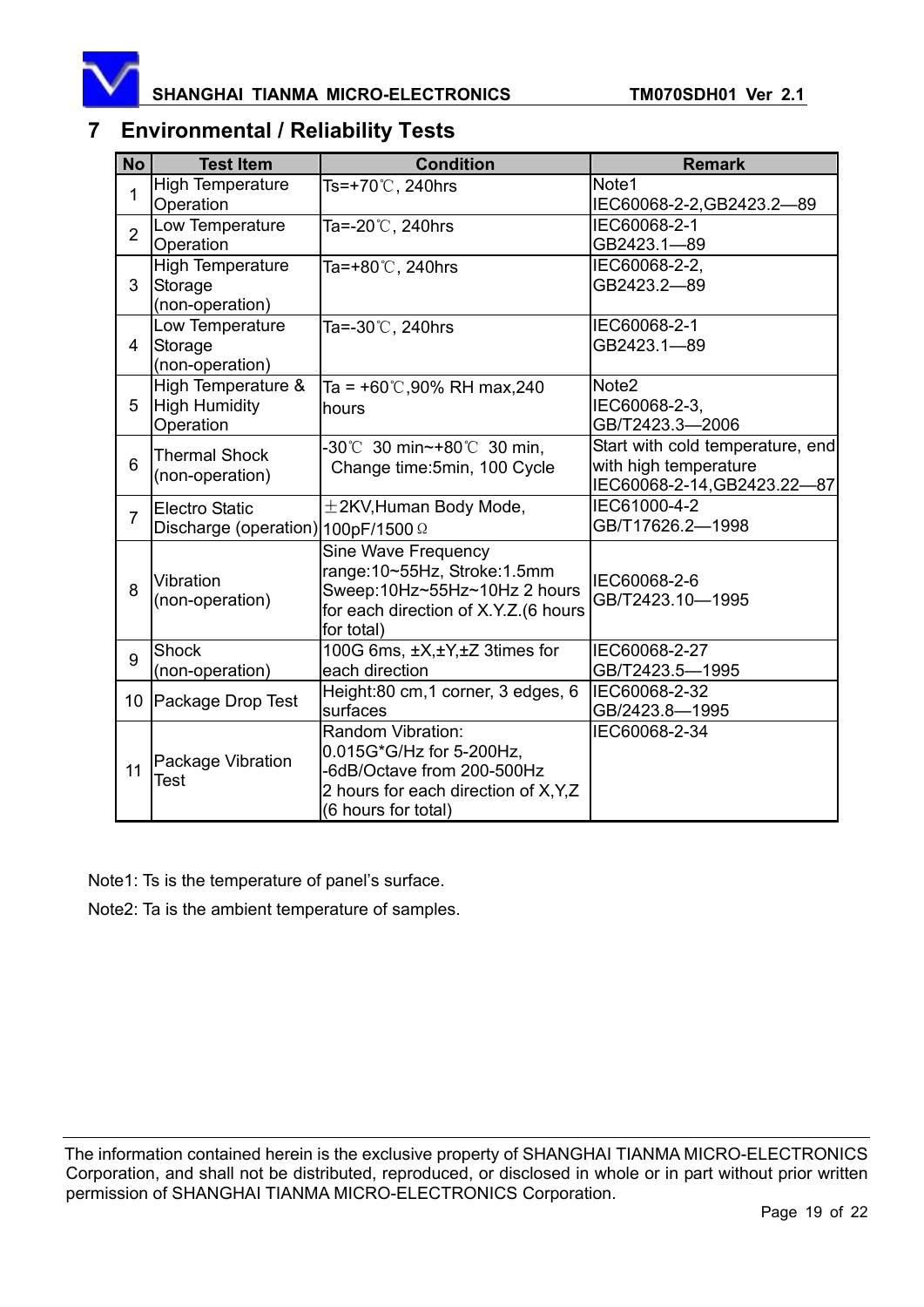# **8 Mechanical Drawing**

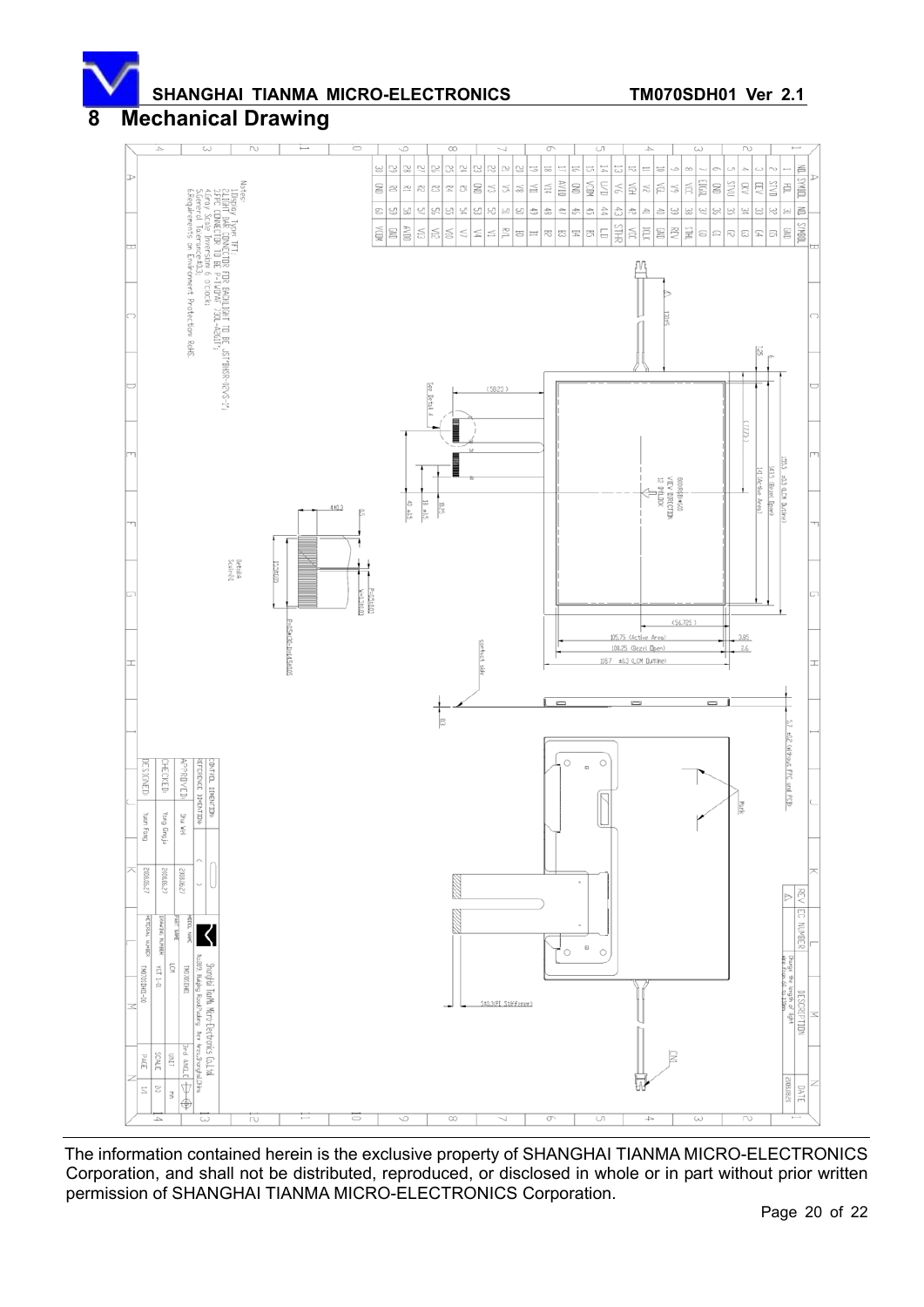

# **9 Packing Drawing**

| <b>No</b>      | <b>Item</b>                | <b>Model (Material)</b> | Dimensions(mm)   | Unit<br><b>Weight(Kg)</b> | <b>Quantity</b> | <b>Remark</b> |
|----------------|----------------------------|-------------------------|------------------|---------------------------|-----------------|---------------|
| 1              | <b>LCM</b> module          | <b>TM070SDH01</b>       | 155.5x118.7x5.70 | 0.18322                   | 50              |               |
| 2              | Partition 1                | Corrugated Paper        | 513x333x215      | 2.0                       | 1               |               |
| 3.             | Anti-Static<br><b>IBag</b> | <b>PE</b>               | 200x175          | 0.01                      | 50              | Anti-statid   |
| 4              | Dust-Proof<br><b>IBag</b>  | <b>PE</b>               | 700x530          | 0.0600                    | 1               |               |
| 5              | Partition 2                | Corrugated Paper        | 505x332x4.00     | 0.1                       | $\overline{2}$  |               |
| 6              | Corrugated<br>Bar          | <b>Corrugated Paper</b> | 513x128x22.5     | 0.06                      | 4               |               |
| $\overline{7}$ | Carton                     | <b>Corrugated Paper</b> | 530x350x250      | 0.94                      | 1               |               |
| 8              | Total<br>weight(Kg)        |                         | 13.00            |                           |                 |               |